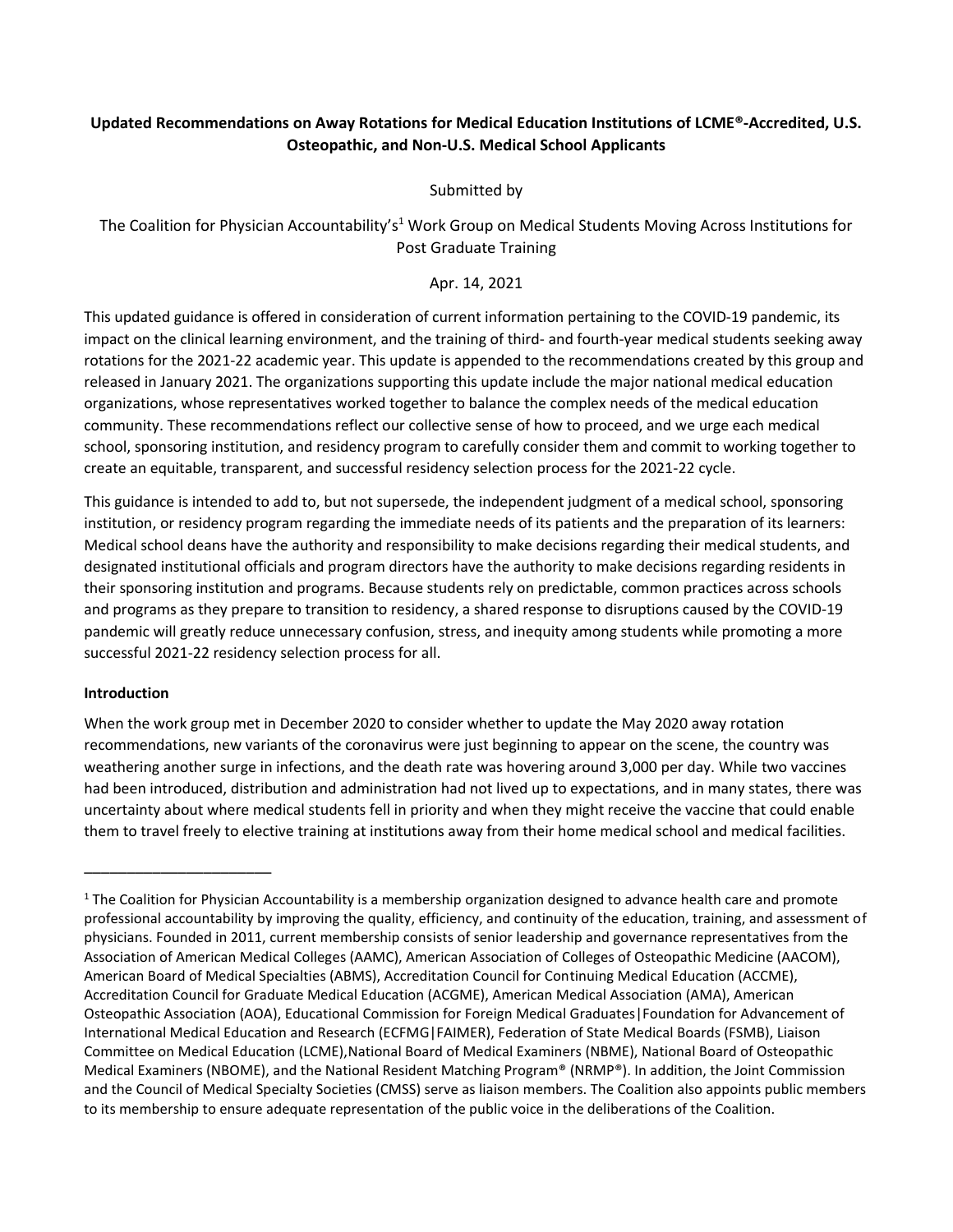The work group was hopeful, however, that the new administration was promising a singular focus on combating the virus, including a plan for increasing the availability and distribution of vaccines.

When the recommendations were released in January, the work group was optimistic that conditions could improve by late spring or early summer. However, uncertainty remained, including the new virus variants and their unknown impact on infectivity and vaccine efficacy, the vaccine distribution and inoculation rates that did not yet support travel to distant sites, the lack of clarity about whether the clinical environment could support the number of learners requiring clinical training without compromising the quality of that training and protection for both learners and patients, and the fact that geographic variation across the country threatened equity for learners. The work group provided guidance that could be applied consistently for all stakeholders and agreed to monitor the environment to make any necessary changes no later than April 15, 2021.

## **Current COVID-19 Environment**

During the past couple of months, there has been a marked improvement in the environment; however, some conditions warrant caution. Nationally, 88% of states have reopened to businesses and 62% continue to mandate the wearing of masks. A recent Centers for Disease Control and Prevention (CDC) study found that the Moderna and Pfizer vaccines are 90% effective after two doses in real-world conditions. Broad vaccine distribution is occurring across the country on a weekly basis, and almost 16% of Americans (40 million) have received full vaccination since the initial distribution of vaccines in December. With increasing vaccine availability, the current administration is promising that anyone who wishes to be vaccinated will be able to become inoculated in time to enjoy small family gatherings on July 4.

In academic medicine, there is an eagerness on the part of undergraduate and graduate medical educators to see learners safely return to the clinical environment. A growing number of medical educators (currently 51% of medical schools) is reporting that most of their students who are eligible for away rotations in academic year 2021-22 have been or will be immunized by May 2021. They also report that 76%-100% of their 2021 graduating classes will be vaccinated by graduation. Institutions that host learners for away rotations are also preparing for their return to the clinical environment. They report to the Visiting Student Learning Opportunities™ (VSLO®) service that they are reviewing their requirements and preparing for recruitment in light of the work group's recommendations.

The CDC stresses caution, however, particularly around states opening up too quickly and the abandonment of adherence to national travel guidelines, mask-wearing, and social distancing. With increased movement and travel, infections, hospitalizations, and deaths have begun to increase. It warns that resurgence in hot spots could drive a new surge and jeopardize the progress achieved over the past few months.

## **Updated Recommendations on Away Rotations for Learners**

In consideration of current conditions, the work group offers the following update to the recommendations:

**Recommendation 1 (Unchanged):** The work group recommends that for the *remainder of the 2020-21 academic year* (ending June 30, 2021), away rotations should be discouraged, except under the following circumstances:

- Learners who have a specialty interest and do not have access to a clinical experience with a residency program in that specialty in their school's system.
- Learners for whom an away rotation is required for graduation or accreditation requirements.

Individuals meeting these exceptions should limit the number of away rotations as much as possible. Students should consider geographically proximate programs, when appropriate, to meet learning needs.